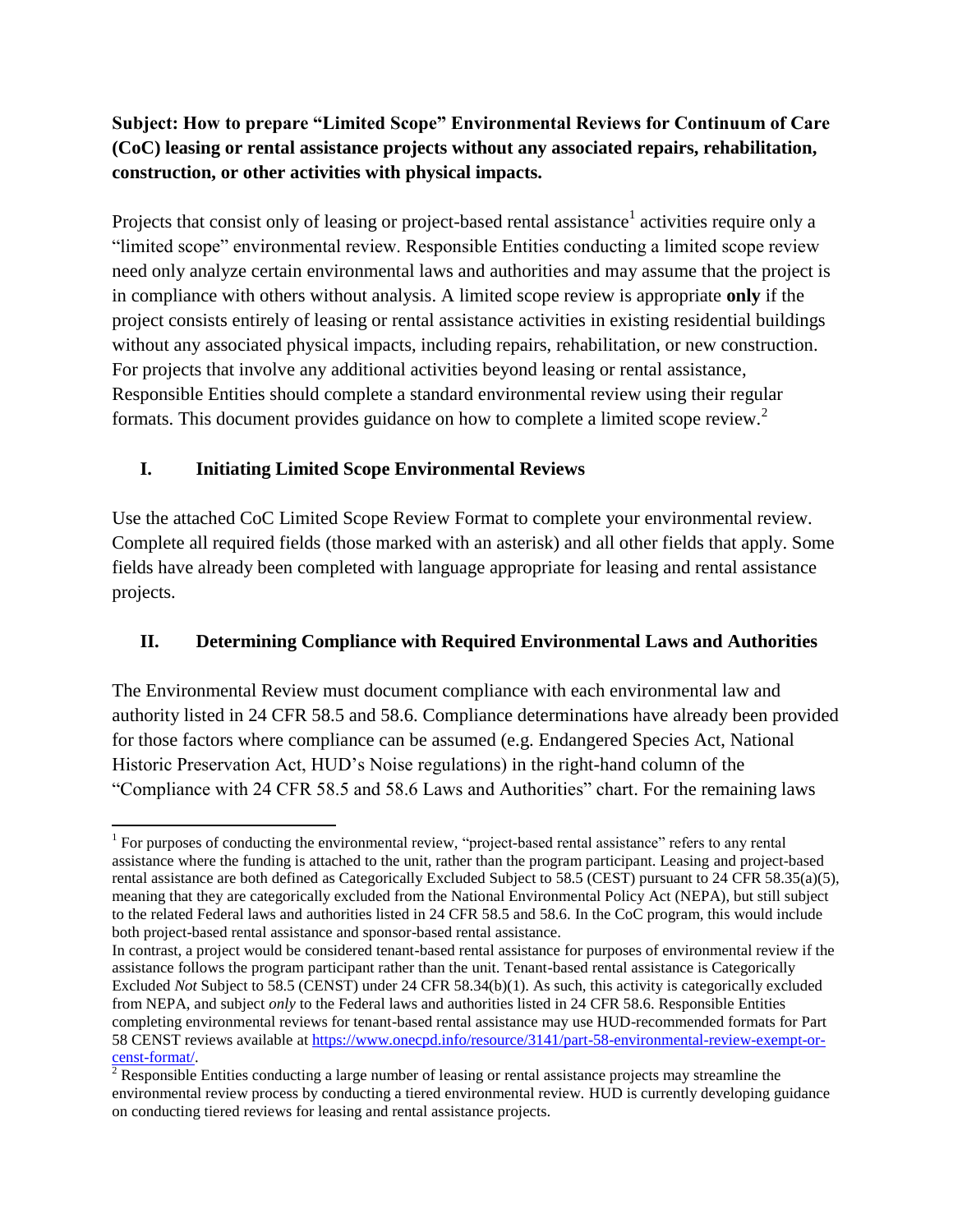and authorities where compliance determinations were not provided (i.e., Coastal Barrier Resources, Flood Insurance, Contamination and Toxic Substances, Floodplain Management, and Environmental Justice), a compliance determination must be prepared. Provide a short description for each law and authority summarizing the analysis conducted, documents consulted, public notices and responses to comments received (where applicable), and the determination that the project is in compliance. Instructions on how to determine compliance with each law and authority are provided below.

Indicate whether formal compliance steps or mitigation measures are required for all laws and authorities.

If the project is not initially in compliance with one of the above laws or authorities, mitigation measures must be conducted or the project must be canceled at this location. Document any required mitigation measures or conditions on the project in the environmental review record.

### **a. Coastal Barrier Resources Act**

HUD assistance may not be used for activities proposed in the Coastal Barrier Resources System. The Act prohibits most federal assistance within barrier islands that are subject to frequent damage by hurricanes and high storm surges. Islands, sand bars, and sand spits that are part of the system are along the Atlantic Ocean, Gulf of Mexico, and the Great Lakes. **Responsible Entities must reject any project located in the Coastal Barrier Resources System.**

The Environmental Review should contain **one** of the following:

- A statement that the project is not in a state with Coastal Barrier Resources
	- o The following states have Coastal Barrier Resources: Alabama, Connecticut, Delaware, Florida, Georgia, Louisiana, Maine, Maryland, Massachusetts, Michigan, Mississippi, Minnesota, New Jersey, New York, North Carolina, Ohio, Puerto Rico, Rhode Island, South Carolina, Texas, U.S. Virgin Islands, Virginia, and Wisconsin.
- If your project is in one of the states listed above, provide a CBRA map from U.S. Fish and Wildlife Service (FWS) that documents the project site is not in a Coastal Barrier Resources Unit. The FWS website is at [http://www.fws.gov/CBRA,](http://www.fws.gov/CBRA) and FWS's Coastal Barrier Resources System Mapper tool is available at [http://www.fws.gov/CBRA/Maps/Mapper.html.](http://www.fws.gov/CBRA/Maps/Mapper.html) Provide a copy of the CBRA map with the project site identified.

### **b. Flood Insurance**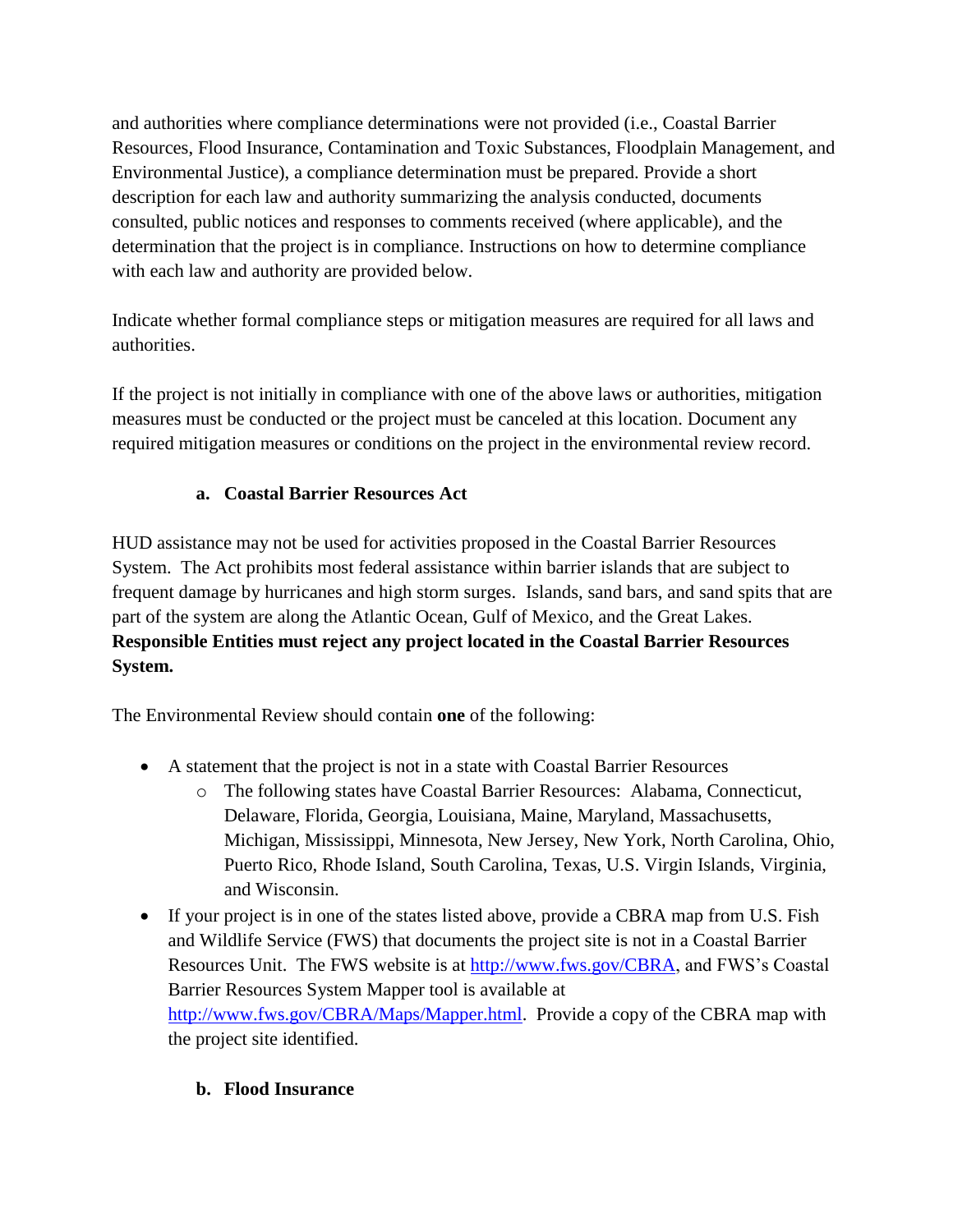Section 102(a) of the Flood Disaster Protection Act of 1973 requires that most projects receiving federal assistance and located in an area identified by the Federal Emergency Management Agency (FEMA) as being within a Special Flood Hazard Area (SFHA) be covered by flood insurance under the National Flood Insurance Program (NFIP).

Assisted leasing activities that do not include repairs, improvements, or acquisition are excepted from these flood insurance requirements. **Flood insurance is not required for leasing alone**. However, it may still be advisable to purchase flood insurance for leasing projects in some cases for contents or the building. Pursuant to the updated regulations at 24 CFR 55.12(b)(5), if five or more residential units or any nonresidential properties are leased on one site in a SFHA, the 8- Step Process is not required **if** the entire building, i.e. all units and common areas, are fully covered by flood insurance. One- to four-family properties do not require a review due to an exception at 55.12(b)(1), since leasing is considered to be a lesser form of purchasing a property.

If flood insurance was purchased, include a receipt or policy statement as proof of insurance.

#### **c. Contamination**

All property proposed for use in HUD programs must be free of hazardous materials, contamination, toxic chemicals and gases and radioactive substances, where a hazard could affect the health and safety of occupants or conflict with the intended utilization of the property. The environmental review of multifamily housing with 5 or more dwelling units must include a review of previous uses of the site or other evidence of contamination on or near the site to assure the proposed occupants are not impacted by any of these hazards.

The Environmental Review should contain **all** of the following:

- A report of nearby toxic sites and releases using EPA's Envirofacts at [http://www.epa.gov/enviro/index.html,](http://www.epa.gov/enviro/index.html) NEPAssist at http://nepassisttool.epa.gov/nepassist/entry.aspx, or a similar service. To obtain a map using Envirofacts, insert the project address in the box under the title "Get the Envirofacts" and press enter. Print the map and list of EPA regulated sites. For each EPA regulated site listed, print the compliance report.
- If you are providing assistance to multifamily housing with 5 or more dwelling units (even if leasing fewer than 5 units), provide documentation showing past uses of the site. Assistance provided to housing with 4 or fewer units does not require analysis of past uses. Examples of types of documentation could be any of the following:
	- o Historical aerial photographs of the site showing the status of the site through time. You do not need to go back further than 1940. These photos may be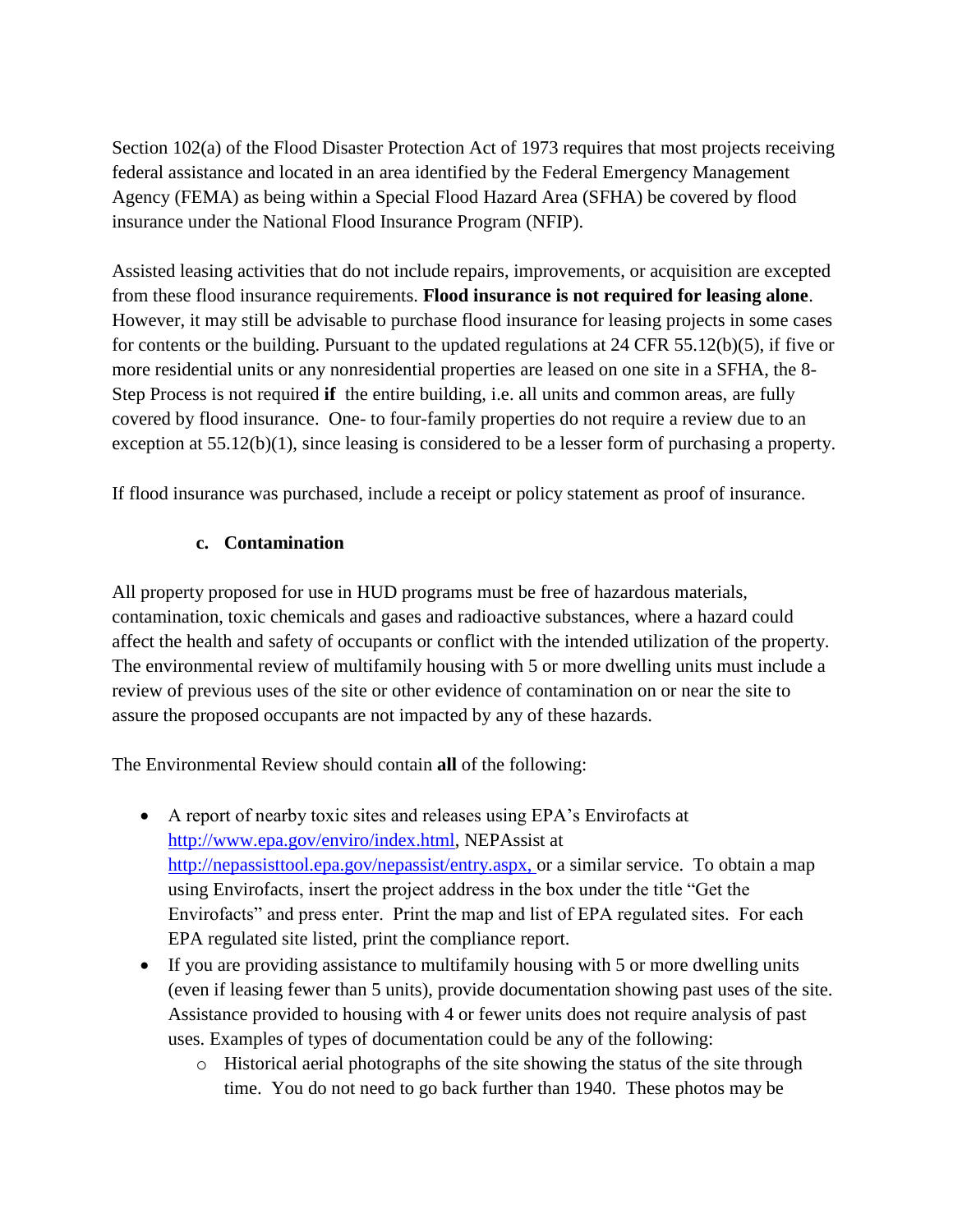available at the local library or the local planning department. Ask if they have access to Sanborn Fire Insurance Maps or other historical mapping data.

- o A letter from someone who has specific information on the history of the site, for example the current or previous owner, the local historian, an elder in the community, the local planning department. The letter should indicate who the person is, the date the information is provided, how they have particular knowledge on the site, and the specific information on the previous uses of the site.
- o A Phase I Environmental Assessment Report. If a Phase I report is provided, none of the above toxics information is needed (the Envirofacts map, historic aerial photographs, and the letter from someone with specific information on the site.) These items will be included in the Phase I.
- A discussion of potential adverse impacts, if any.<sup>3</sup> If hazards were found that could affect the health and safety of the occupants, all impacts must be mitigated or the site rejected.

### **d. Floodplain Management**

 $\overline{\phantom{a}}$ 

There are several different kinds of floodplains that may affect leased properties. Executive Order 11988 - Floodplain Management requires Federal activities to avoid impacts to floodplains and to avoid direct and indirect support of floodplain development to the extent practicable. The Federal Emergency Management Agency (FEMA) designates floodplains. The FEMA Map Service Center provides this information in the form of FEMA Flood Insurance Rate Maps (FIRMs). **The Environmental Review must include a FIRM to document whether your project is located in a Coastal High Hazard Area, Floodway, or 100 Year Floodplain. Remember to identify where your project is located on the map.**

**Coastal High Hazard Areas–**The Coastal High Hazard Area is an area of special flood hazard extending from offshore to the inland limit of a primary frontal dune along an open coast and any other area subject to high velocity wave action from storms or seismic sources. Coastal High Hazard Areas are identified in the FIRM map as zone "V". **You must reject any project located in a Coastal High Hazard Area unless the building meets the design criteria in 24 CFR 55.1(c)(3).**<sup>4</sup>

 $3$  For assistance interpreting the results of a search for toxics sites and releases, Responsible Entities may contact their HUD Field Environmental Officer.

<sup>&</sup>lt;sup>4</sup> For leasing and rental assistance projects, a qualifying project must be in an existing building designed for a Coastal High Hazard Area, meaning that:

<sup>(</sup>A) The work met FEMA elevation and construction standards for a coastal high hazard area (or if such a zone or such standards were not designated, the 100-year floodplain) applicable at the time the original improvements were constructed; *or*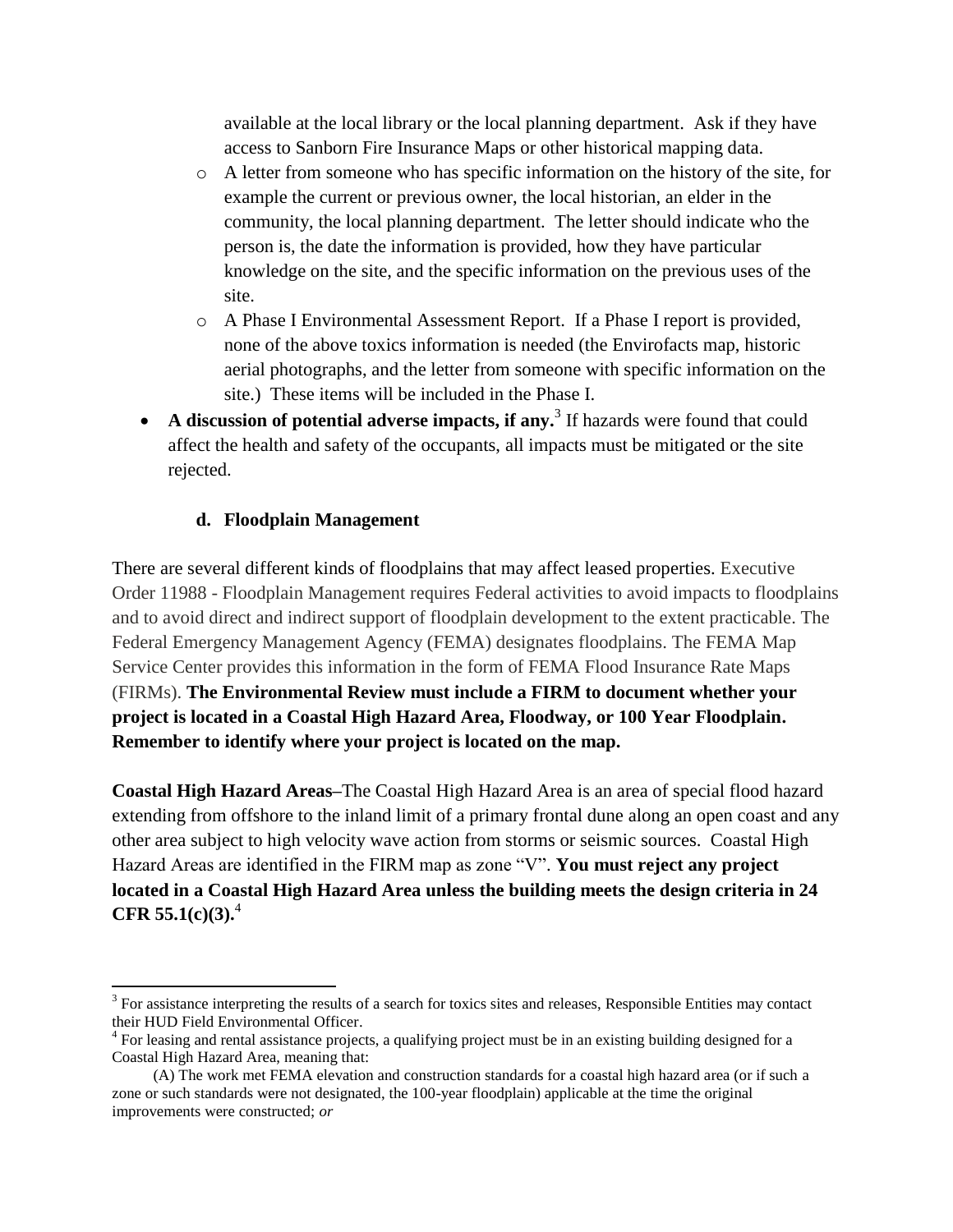**Floodway–**The Floodway is that portion of the floodplain that is effective in carrying flow, where the flood hazard is the greatest, and where water depths and velocities are the highest. Floodways are identified in the FIRM map by a "cross hatch." **You must reject any project located in a Floodway.**

**100 Year Floodplains–** 100 Year Floodplains are areas where each year there is a 1 percent chance of flooding and over the life of a 30 year mortgage, there is a 26 percent chance of flooding. People and property are at risk in the 100 year floodplain and HUD discourages the use of McKinney-Vento Act funds in these areas. The area is designated on a FIRM map as Zone A1–30, AE, A, AH, AO, AR, or A99.

- **For leasing or rental assistance of one to four units:** While the Department will not deny assistance to projects of four or fewer existing units in a floodplain solely on its location in a floodplain, HUD strongly recommends that grantees choosing to place people in these areas encourage participants to maintain personal flood insurance for contents. The 8-Step process is not required.
- **For leasing or rental assistance of nonresidential leases or five or more residential units:** The 8-Step Process is generally required for leasing or rental assistance of five or more units. For information on the 8-Step Process, refer to [https://www.onecpd.info/resource/3190/floodplain-management-8-step-decision-making](https://www.onecpd.info/resource/3190/floodplain-management-8-step-decision-making-process/)[process/.](https://www.onecpd.info/resource/3190/floodplain-management-8-step-decision-making-process/) The Environmental Review must include **one** of the following:
	- o Record of a completed 8-Step Process, including the early public notice and the final notice.
	- o If a leased property of 5 or more units is fully covered by flood insurance and consistent with the revised Part 55.12(b)(5), then no 8-Step Process required. Provide proof of insurance in lieu of an 8-Step Process.

### **e. Environmental Justice**

Environmental justice means ensuring that the environment and human health are protected fairly for all people regardless of race, color, national origin, or income. Executive Order 12898, "Federal Actions to Address Environmental Justice in Minority Populations and Low-income Populations" (2/94) requires federal agencies, including HUD, to consider how federally assisted projects may have disproportionately high and adverse human health or environmental effects on minority and low-income populations.

#### The Environmental Review should contain **one** of the following:

Evidence that the site or surrounding neighborhood does not suffer from adverse

 $\overline{\phantom{a}}$ (B) If the original improvements were constructed before FEMA standards for the 100-year floodplain became effective or before FEMA designated the location of the action as within the 100-year floodplain, the work would meet at least the earliest FEMA standards for construction in the 100-year floodplain.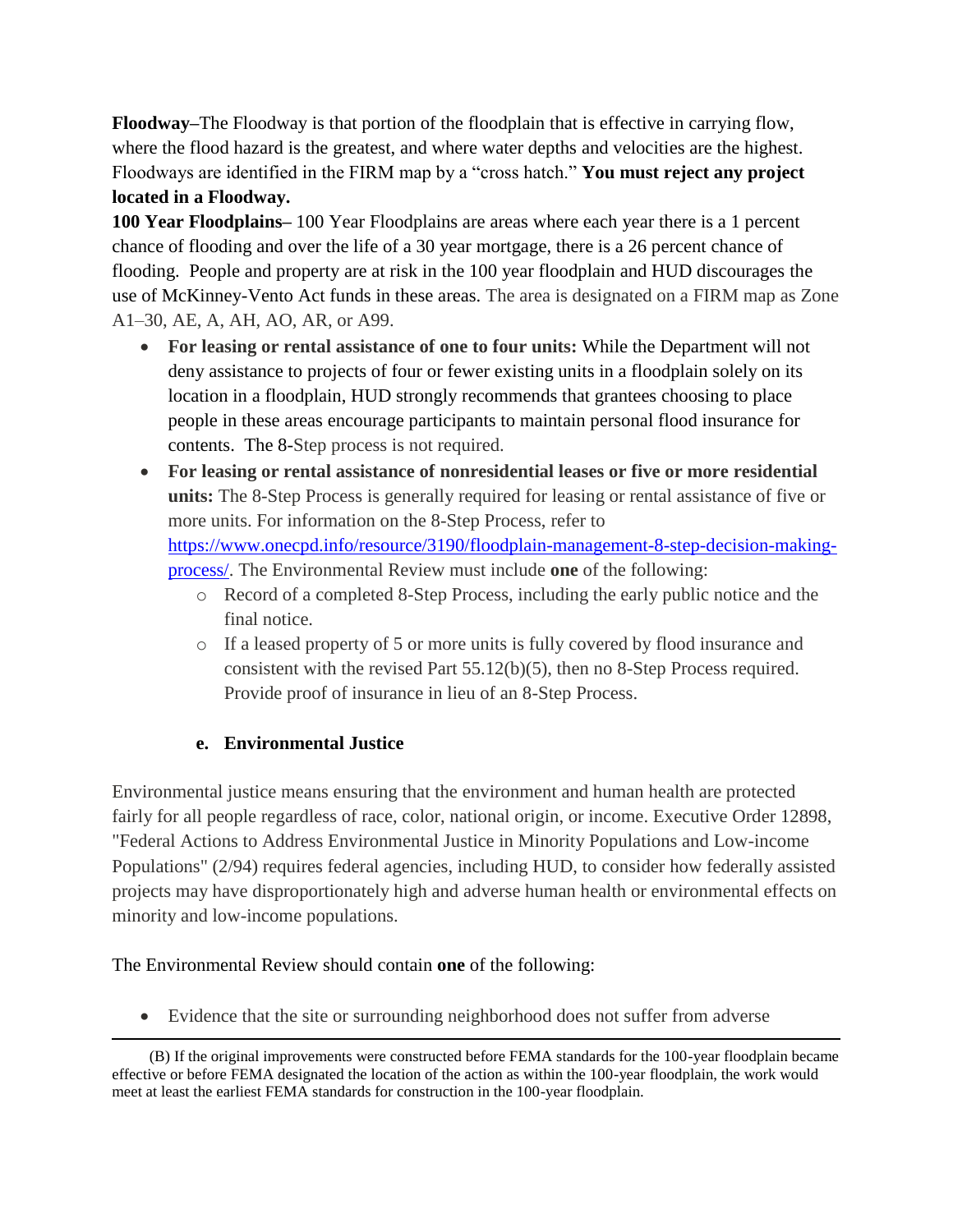environmental conditions and evidence that the proposed action will not create an adverse and disproportionate environmental impact or aggravate an existing impact.

 If there are disproportionate adverse effects on low-income or minority populations (e.g. site contamination, floodplains), documentation that that the affected community residents have been meaningfully informed and involved in a participatory planning process to address (remove, minimize, or mitigate) the adverse effect from the project and the resulting changes.

# **III. Finalizing the Environmental Review**

# **a. Environmental Finding**

If no mitigation or compliance steps are required for any laws and authorities, the project may "convert to exempt," which significantly reduces the requirements of finalizing the environmental review. When analysis of all laws and authorities is complete, make a final environmental finding from the following 3 options:

- This project converts to exempt per Section  $58.34(a)(12)$ , because it does not require any mitigation for compliance with any listed statutes or authorities.
	- $\circ$  If this is your finding, funds may be committed and drawn down for this (now) exempt project once the environmental review has been signed by the preparer and RE Agency Official. This project does not require public notice or a Request for Release of Funds and Certification (RROF).
- This project cannot convert to Exempt status because one or more statutes or authorities listed at Section 58.5 requires formal consultation or mitigation.
	- o If this is your finding, you must complete consultation/mitigation protocol requirements, provide public notice, complete the RROF (form HUD 7015.15), and obtain a signed "Authority to Use Grant Funds" (form HUD 7015.16) per Section 58.70 and 58.71 before committing or drawing down any funds. Continue to the next section for instructions on how to finalize the review.
- Extraordinary circumstances exist and this project may result in significant environmental impact.<sup>5</sup>
	- o If this is your finding, this project requires preparation of an Environmental Assessment (EA) (See 24 CFR 58.2(a)(3), 58.35(c)). Contact your Field Environmental Officer for assistance.

# **b. Public Notice and Request for Release of Funds and Certification (RROF)**

 $\overline{\phantom{a}}$ <sup>5</sup> A finding of extraordinary circumstances would be unusual for a project that consists solely of leasing. Examples of a leasing project where extraordinary circumstances apply include projects where contamination could significantly endanger the residents of a building or where area residents have raised substantial environmental justice concerns.